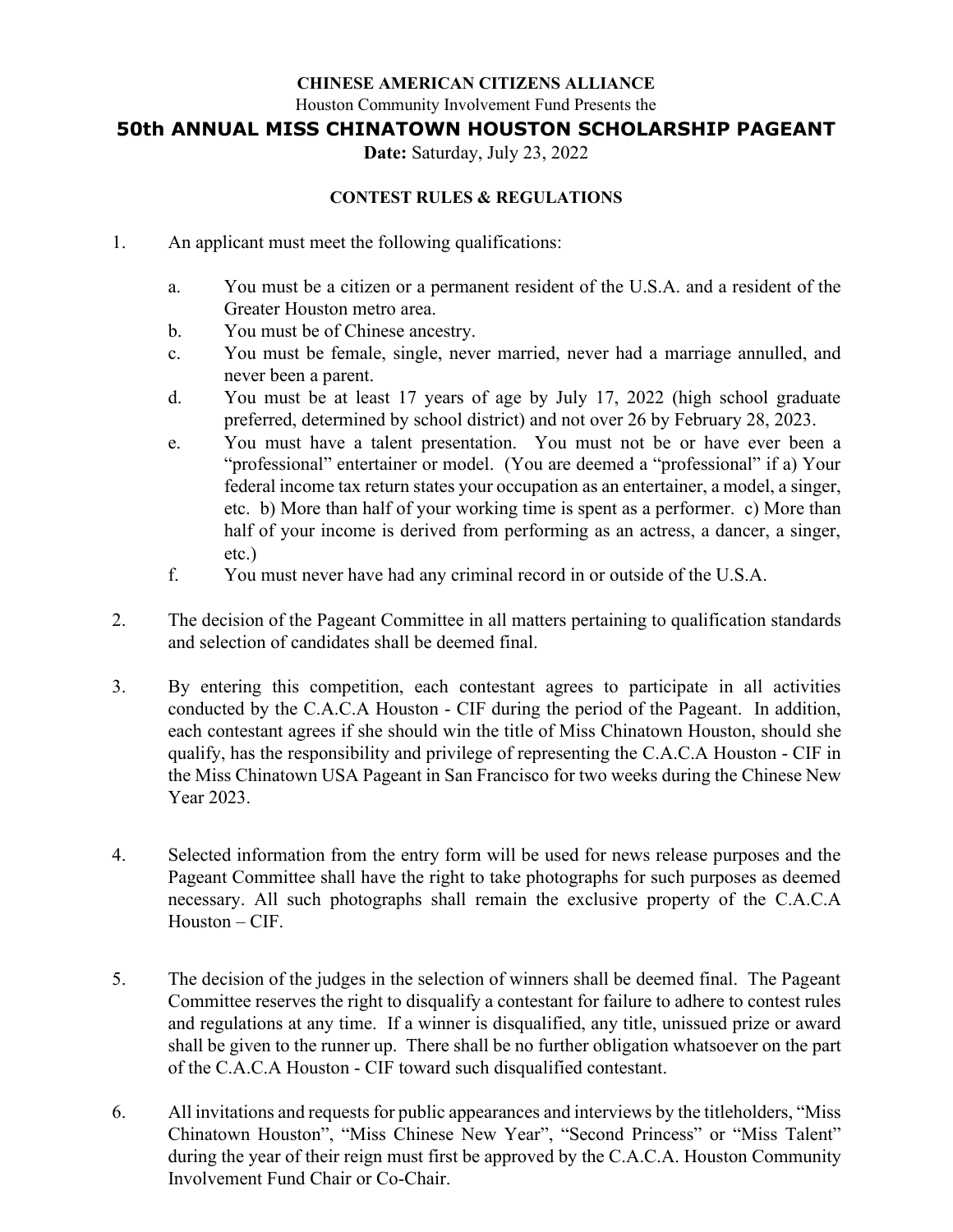Prizes to Date

| <b>Miss Chinatown Houston</b>                         | \$5000.00 Cash Scholarship (\$4000.00 winning Houston<br>title and \$1000.00 Cash Scholarship upon acceptance to the<br>Miss Chinatown USA Pageant).<br>Sponsorship to Miss Chinatown USA Pageant in San<br>Francisco (\$2000.00 value)<br>Classic Color Portrait by Alvin Gee - \$560.00 Value<br>Crown Tiara<br>Trophy |
|-------------------------------------------------------|--------------------------------------------------------------------------------------------------------------------------------------------------------------------------------------------------------------------------------------------------------------------------------------------------------------------------|
| Miss Chinese New Year<br>(First Princess)             | \$3500.00 Cash Scholarship<br>Classic Color Portrait by Alvin Gee - \$560.00 Value<br>Crown Tiara<br>Trophy                                                                                                                                                                                                              |
| <b>Second Princess</b>                                | \$2500.00 Cash Scholarship<br>Classic Color Portrait by Alvin Gee - \$560.00 Value<br>Tiara<br>Trophy                                                                                                                                                                                                                    |
| <b>Miss Talent</b>                                    | \$2000.00 Cash Scholarship<br>Classic Color Portrait by Alvin Gee - \$560.00 Value<br>Tiara<br>Trophy                                                                                                                                                                                                                    |
| <b>Miss Congeniality</b><br>(Selected by Contestants) | Additional \$500.00 Cash Scholarship<br>Trophy                                                                                                                                                                                                                                                                           |
| <b>All Other Contestants</b>                          | \$1000.00 Cash Scholarship<br>Classic Color Portrait by Alvin Gee - \$560.00 Value<br>Trophy                                                                                                                                                                                                                             |

# **NO CONTESTANT ENTRY FEE REQUIRED**

## **Wardrobe requirements**

- 1. A full length Chipao (Cheongsom)
- 2. A talent performance dress or costume
- 3. A one-piece swim suit (furnished C.A.C.A Houston CIF)
- 4. Self introduction costume (furnished by C.A.C.A Houston CIF)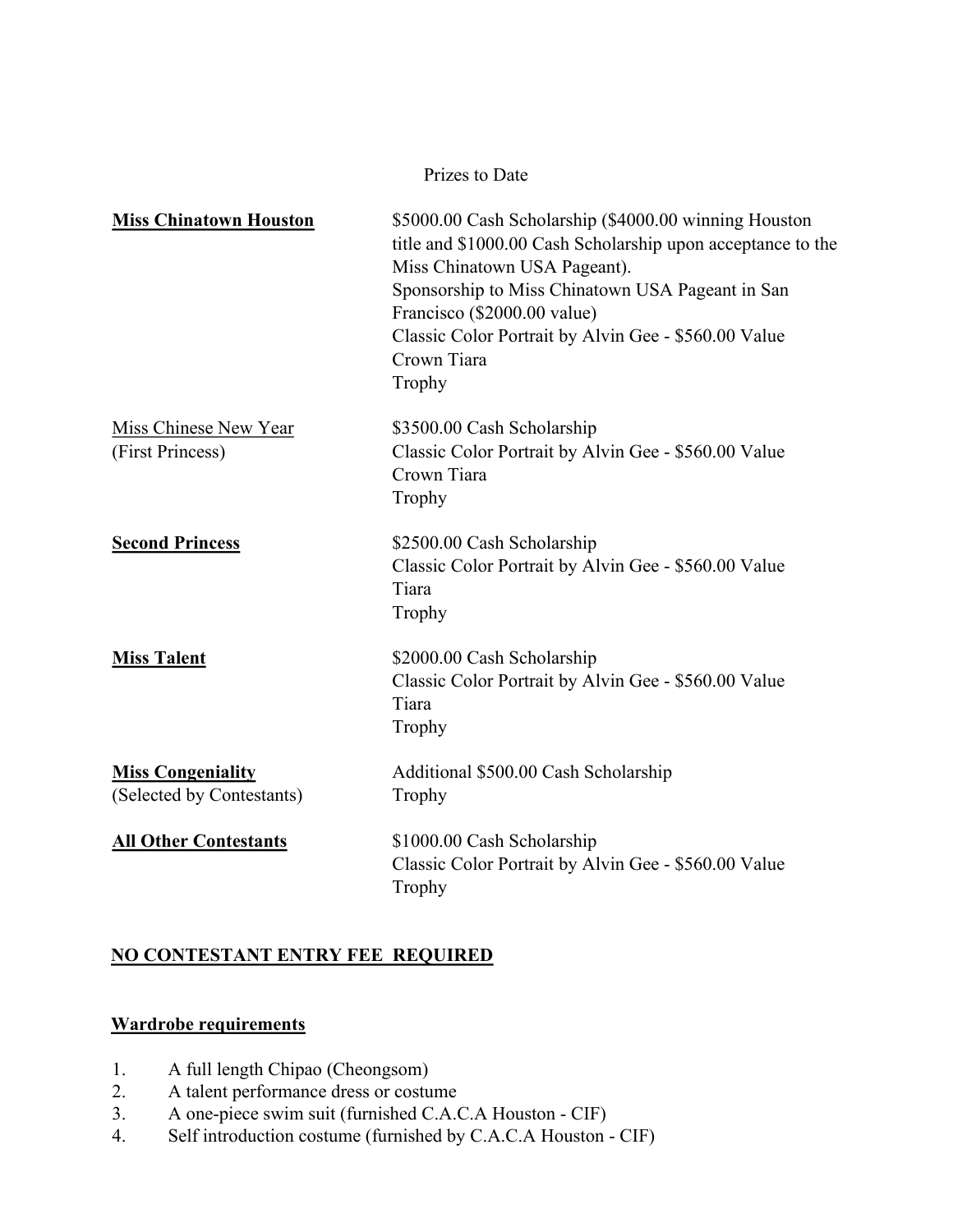#### **MISS CHINATOWN HOUSTON 2022**

|                                                                                   |  | <b>OFFICIAL ENTRY FORM</b> |                                                                                                      |  |  |  |
|-----------------------------------------------------------------------------------|--|----------------------------|------------------------------------------------------------------------------------------------------|--|--|--|
|                                                                                   |  |                            |                                                                                                      |  |  |  |
|                                                                                   |  |                            |                                                                                                      |  |  |  |
|                                                                                   |  |                            | Birth Date: Birth place: US Citizen? Permanent Resident?                                             |  |  |  |
|                                                                                   |  |                            |                                                                                                      |  |  |  |
|                                                                                   |  |                            |                                                                                                      |  |  |  |
|                                                                                   |  |                            |                                                                                                      |  |  |  |
|                                                                                   |  |                            | Weight (in lbs) Bust Waist Hips (in inches) Height (ft & in)                                         |  |  |  |
|                                                                                   |  |                            | Swimsuit size: Top Bottom Shoe size & Width Dress Size                                               |  |  |  |
|                                                                                   |  |                            |                                                                                                      |  |  |  |
|                                                                                   |  |                            | College/University ______________________________Year of Grad__________________Major________________ |  |  |  |
|                                                                                   |  |                            |                                                                                                      |  |  |  |
|                                                                                   |  |                            |                                                                                                      |  |  |  |
|                                                                                   |  |                            |                                                                                                      |  |  |  |
| Talent to be performed (2 minutes and one specialty)_____________________________ |  |                            |                                                                                                      |  |  |  |

**\*SUBMIT**: 1) Resume 2) Recent full length photo 3) Proof of US Citizenship or Permanent Residency

#### **APPLICANT'S AGREEMENT**

I, the undersigned, years of age on this date, hereby apply for entry to the Miss Chinatown Houston Pageant, and if accepted will subscribe to all the rules and regulations of the Pageant. I further agree to participate in all functions and activities conducted by the C.A.C.A Houston - CIF pertaining to the Pageant.

I further agree to hold the C.A.C.A Houston - CIF and their agents or members free and harmless from all claims and liabilities for loss, damage or injury from any cause whatsoever during my participation in any activities of the Pageant.

I further agree to reimburse the C.A.C.A Houston - CIF and Alvin Gee Photography all out of pocket expenses incurred on my behalf should I withdraw before the Pageant Date.